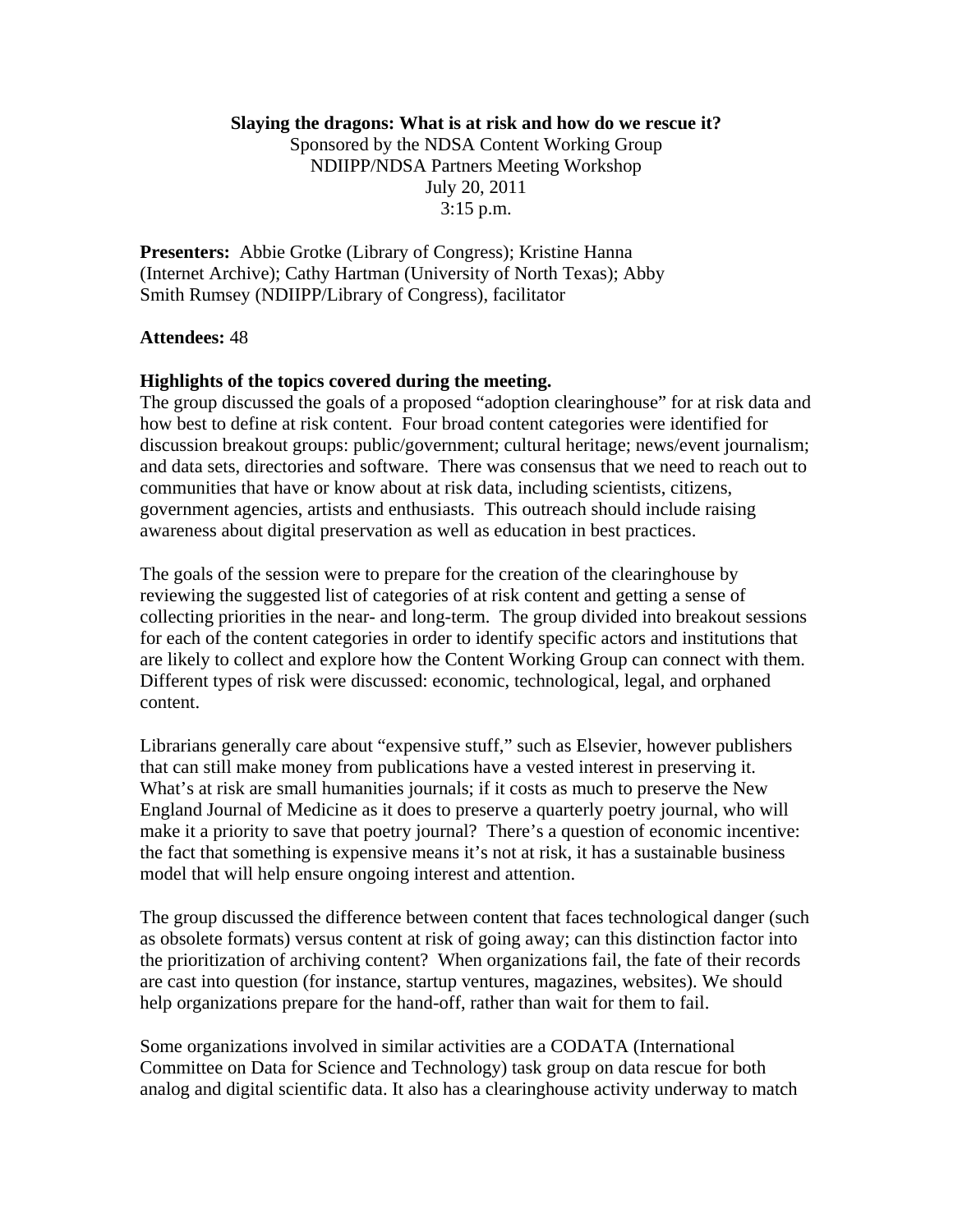at-risk data with institutions that can preserve that data, but it is still in the early stages. Data-PASS (Data Preservation Alliance for the Social Sciences) at the University of Michigan is concerned with social science research data sets.

The NDIIPP Blue Ribbon Task Force on Sustainable Digital Preservation and Access identified different categories or risk: risks for technical purposes (due to obsolete, complicated, or proprietary formats); legal risks (who has the right to preserve it?), economic risks (who has the resources to preserve it?), organizational risks (organizations go away, reorganize), risk of ignorance (lack of expertise or best practices), and uncertainty of the long term value. There may be a misalignment between who decides content has value, who can pay for it, and who will be the steward.

Libraries don't collect based on categories of risk – acquisitions need to meet collection policy criteria, so we need to think in those terms.

Kristine Hanna discussed the work that the Content Working Group has done to determine content at risk in their monthly conference calls. She identified four broad content categories: public/government (local, state, and federal); cultural heritage (creative and unique websites); news and events (newspapers, digital citizen journalism, events, and political); and data sets, directories and software. The attendees broke out into discussion groups to focus on each category.

## **Action Items/Advice for Content Categories**

State & local government: Require lifecycle management in state, local, county agencies; educate content creators. Concern about data on hard drives in offices; retention is required but there are no guidelines. Need more appraisal criteria for government information to see what is now missed. Rescue material sitting in offices (on floppies, personal hard drives, or other storage media that can be missed.)

Cultural heritage community: The clearinghouse can be viable and valuable if the tone is right; need to be seen as enabling the capture of at-risk content, not as supervisors or managers. Engage enthusiasts, subject matter experts, consumers, technologists. Define categories of resources: resources related to performance, to images, to creative files (such as literature). Reach out to communities to make sure they're doing a minimum of ground work that will allow us to capture their material someday. The need for community outreach is critical.

News and Events: The New York Times is not at risk. Priorities need to be on local news, newspapers, events (rapidly changing). Add a crowdsourcing component to the CWG clearinghouse to allow the public to nominate content. For archiving blogs, suggest a plug-in that would allow bloggers to self-identify as being willing to be archived. Make a creative commons license the default in Blogger.

Datasets and directories: A cultural change needs to occur: researchers are protective of their data. Journals are beginning to respond to NSF's requirement to have a data management plan, and are increasingly getting from their authors the data files behind the